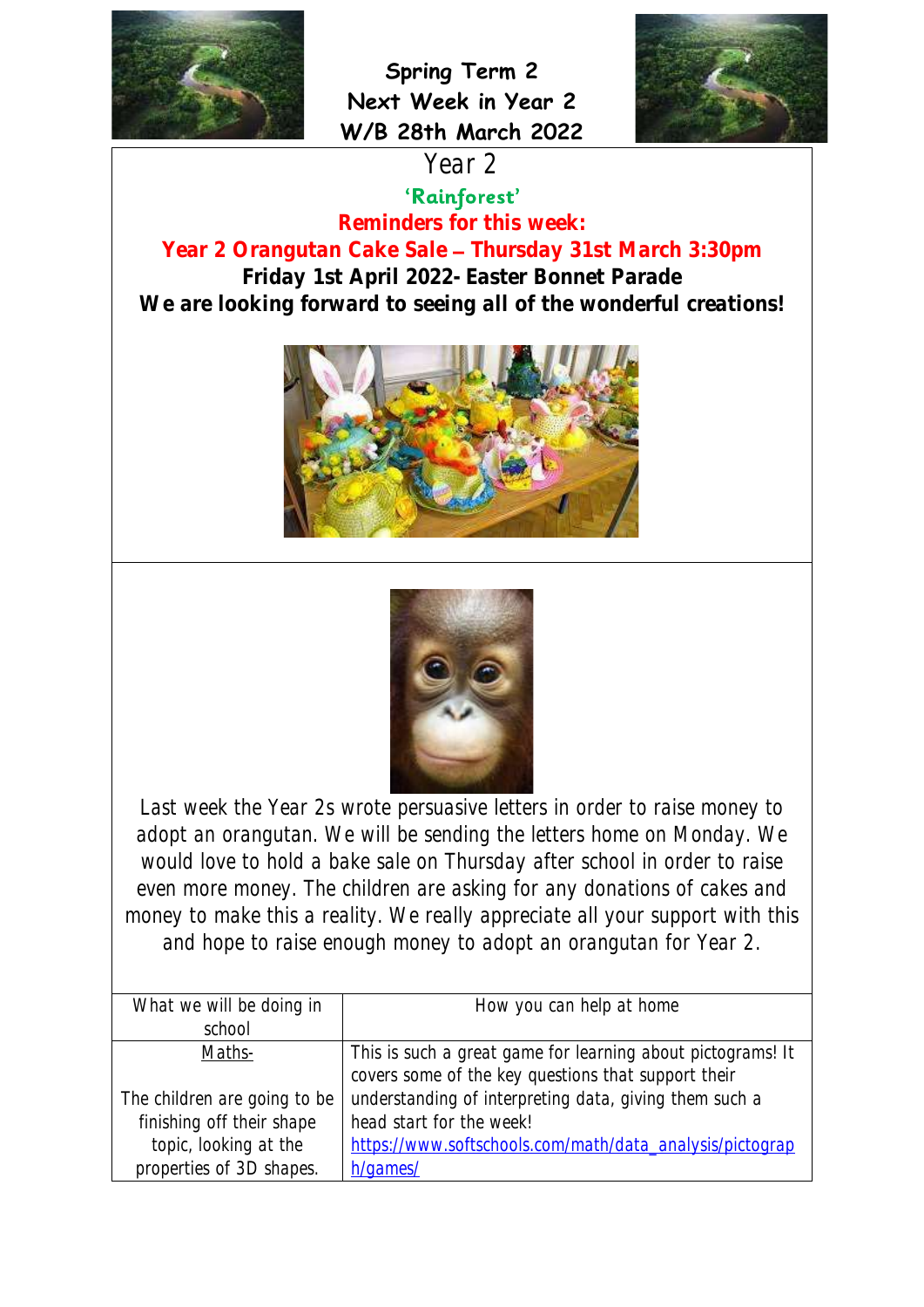



They will then move into their statistics topic! They will focus on drawing and interpreting pictograms in increments of 1, 2, 5 and 10!



**English** 



Next week in English the children will be creating a fact file on a rainforest animal. We will be inspired by Steve Backshall and his amazing adventures into the wild to learn about some amazing creatures of the rainforest. We will be using the computing suite to support our research in finding out about the habitat, diet, appearance and lifestyle of a rainforest animal. We will then create our very own Deadly 60 annual!



Choose 1 of these animals and see if you can create a fact file on them to include: Appearance, habitat, lifecycle and diet.

Which one do you think is the most dangerous predator?

Black Caiman



Poison Dart Frog



Harpy Eagle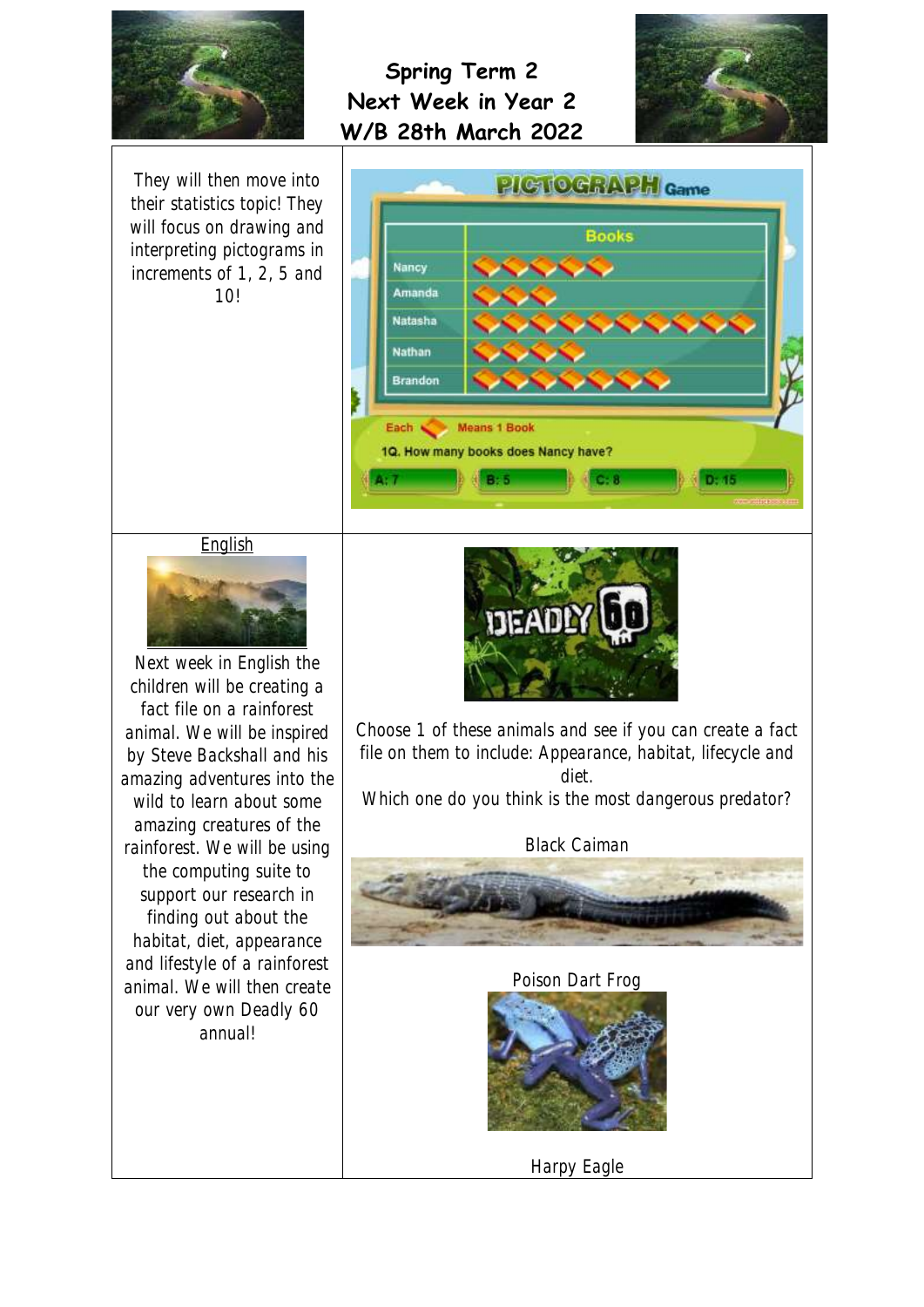





Geography

Next week the children will be answering our unifying question - What would our world be like without rainforests?

We have learnt about the impact that humans have had on the rainforests and now we will explore what life would be like if they no longer existed.

Globle Game

<https://globle-game.com/>

Use a world map (this link here is good to use: <https://www.mapsofindia.com/world-map/>) and play a game of Globle.

A mystery country is chosen each day and the children have to discover which it is. They can type in the different countries of the world into the guess box.



The closer they are to the mystery country the redder their guess country appears. They can keep guessing using their map until they guess correctly.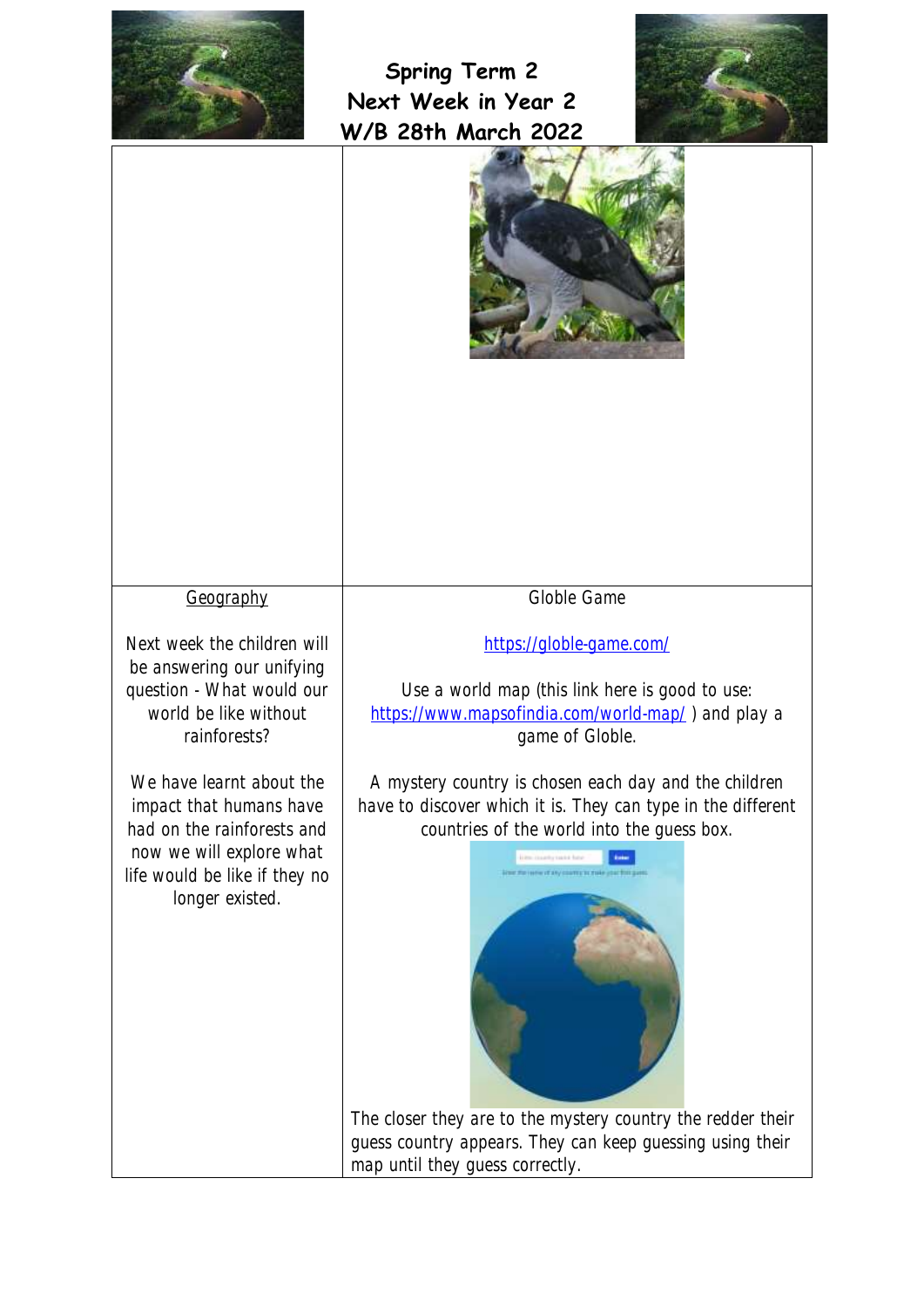

**Science In Science this week the children will term, our topic will be Living things and their Habitats.** 

**This week the children will learn about deforestation and the impact that it has on food chains for animals including humans.** 

**Some examples are:** 

**Many plants and trees that are used to make medicines are only found in the rainforests so there will be an impact on the health of humans.** 

**Trees in the rainforest produce 40% of the oxygen on Earth. This loss has a direct impact on all animals.** 

## **Spring Term 2 Next Week in Year 2 W/B 28th March 2022**



You can help your child to prepare your child for this lesson by watching the clip below and discussing the impact that deforestation is having on our planet and what can be done to help animals already affected:



[https://www.chesterzoo.org/schools/resources/what-is](https://www.chesterzoo.org/schools/resources/what-is-deforestation/)[deforestation/](https://www.chesterzoo.org/schools/resources/what-is-deforestation/)



<https://www.yout-ube.com/watch?v=S0yBaaLiUEQ>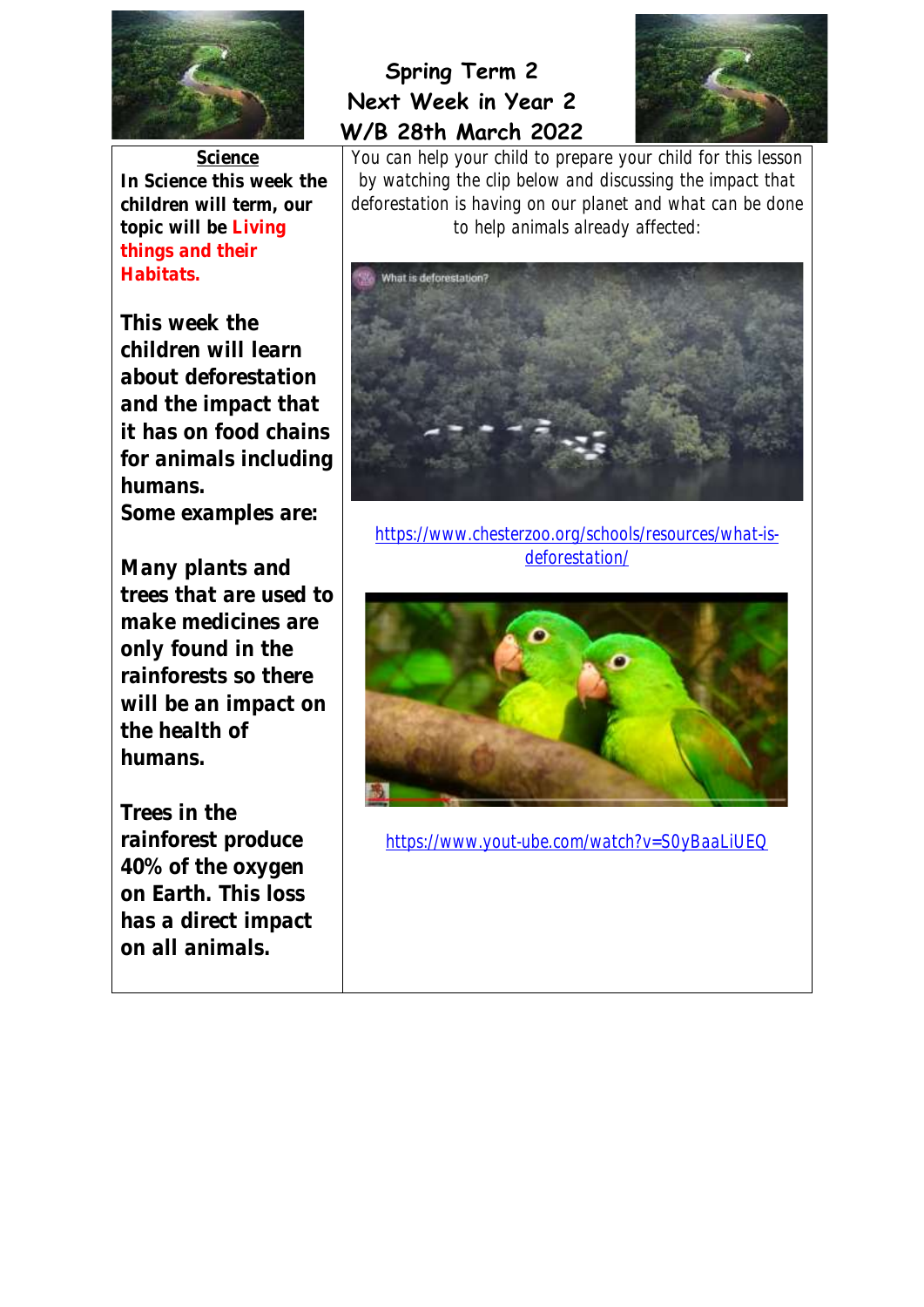

**Spring Term 2 Next Week in Year 2 W/B 28th March 2022**



In art, the children will be finishing off their rainforest canvas and adding any finishing touches. They will then complete an evaluation on how they feel the project worked and what they learned from this tropical experience.

Art



R.E.

In RE the children will be learning more about Easter and how it is celebrated by Christian families. The children will be reminded of the importance of symbols and their meanings as well as the symbolic actions used within this Christian celebration. For example, why do Christians give each other Easter eggs? Eggs represent new life and so they are shared with friends and family to celebrate Jesus rising again!



You can prepare your child for this lesson by discussing Easter and what it means to your family and friends or just have a chat about what you know.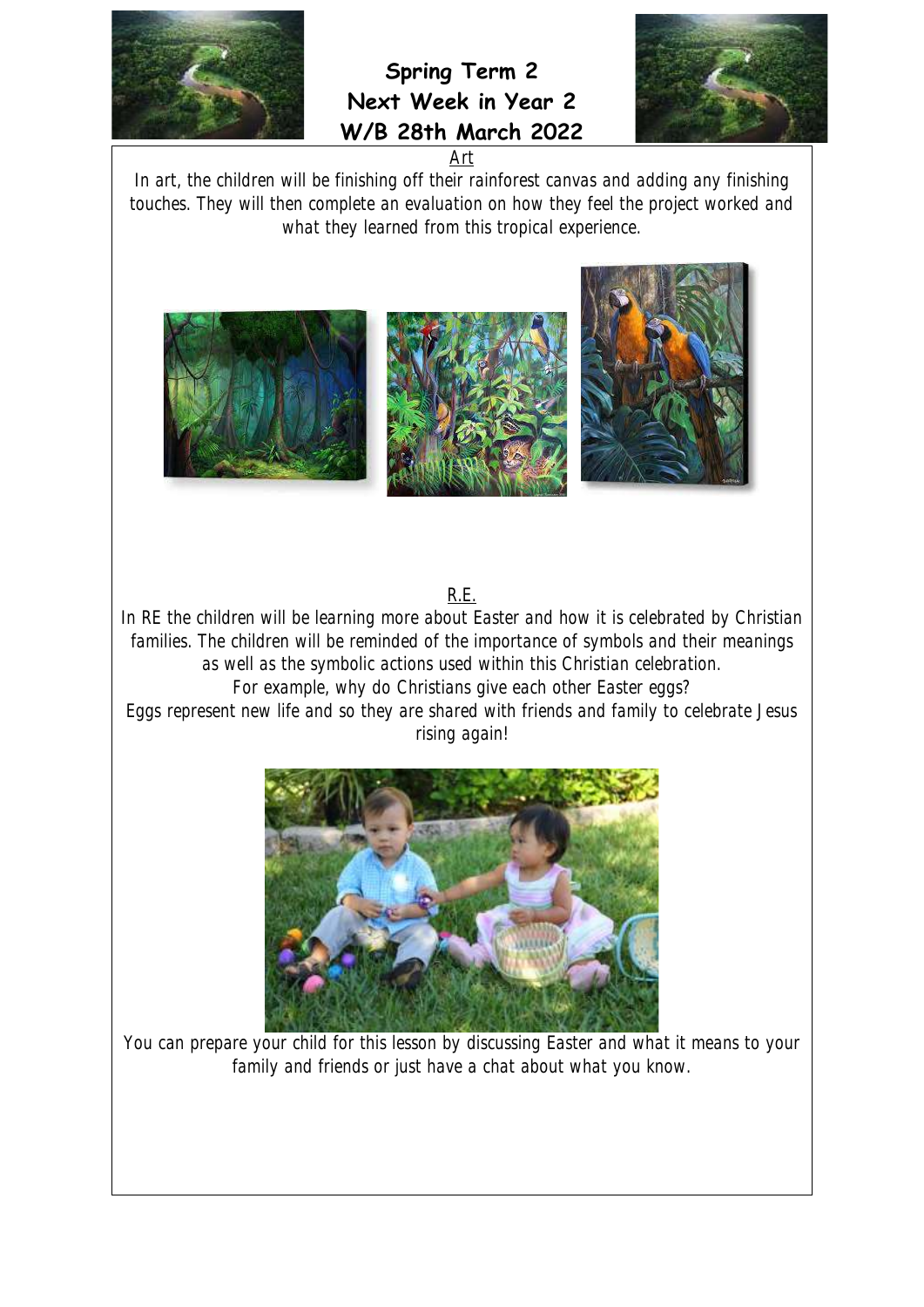





| Turquoise            | Amber               | Indigo              |
|----------------------|---------------------|---------------------|
| Monday - Ball skills | Monday- Ball skills | Tuesday-Ball skills |
| Tuesday- Netball     | Thursday- Netball   | Thursday- Netball   |
|                      |                     |                     |
|                      |                     |                     |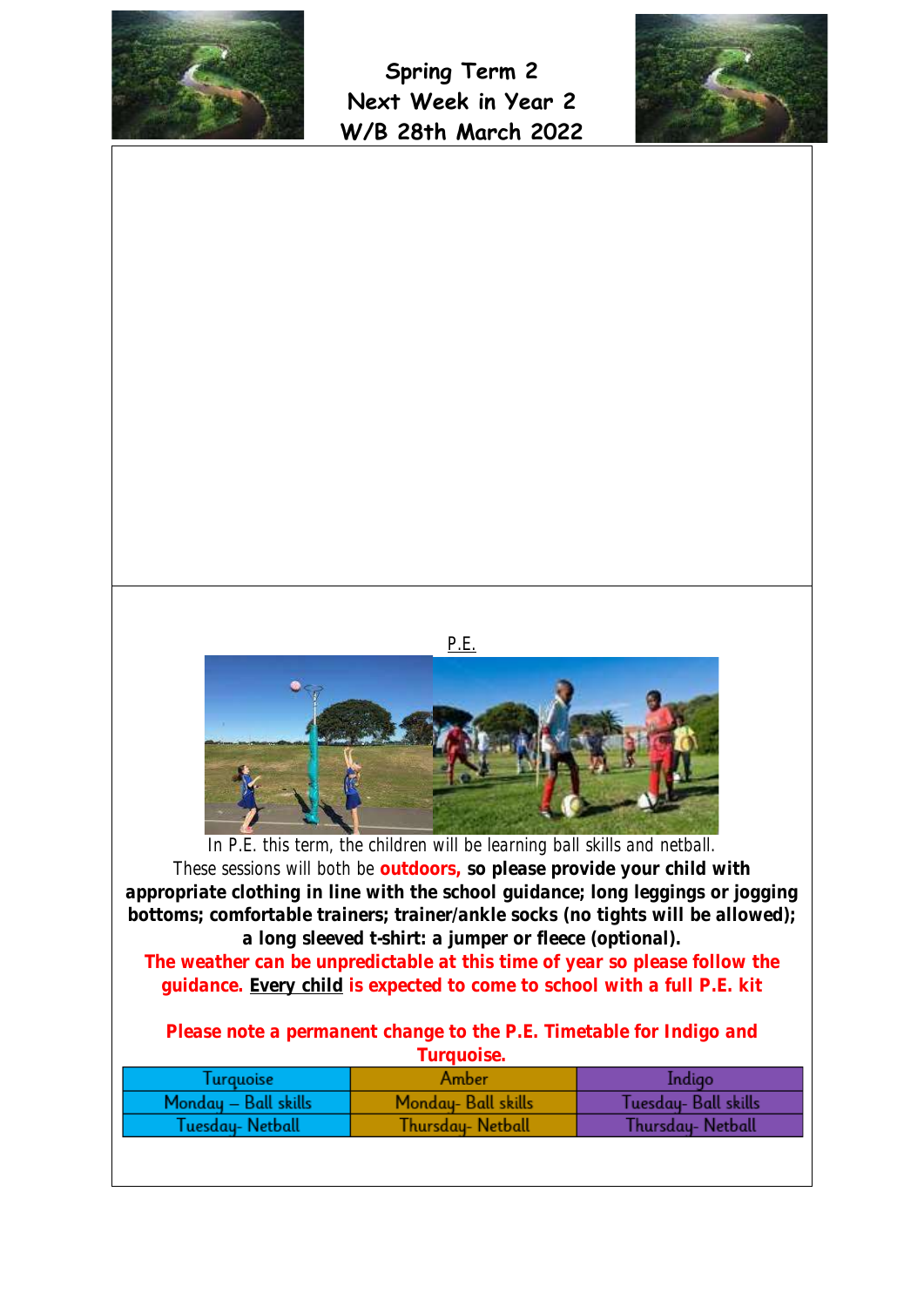



## **Computing**

In computing this week, the children will be completing their pictograms by inputting their data and saving their finished work. This will include adding a title to their work.

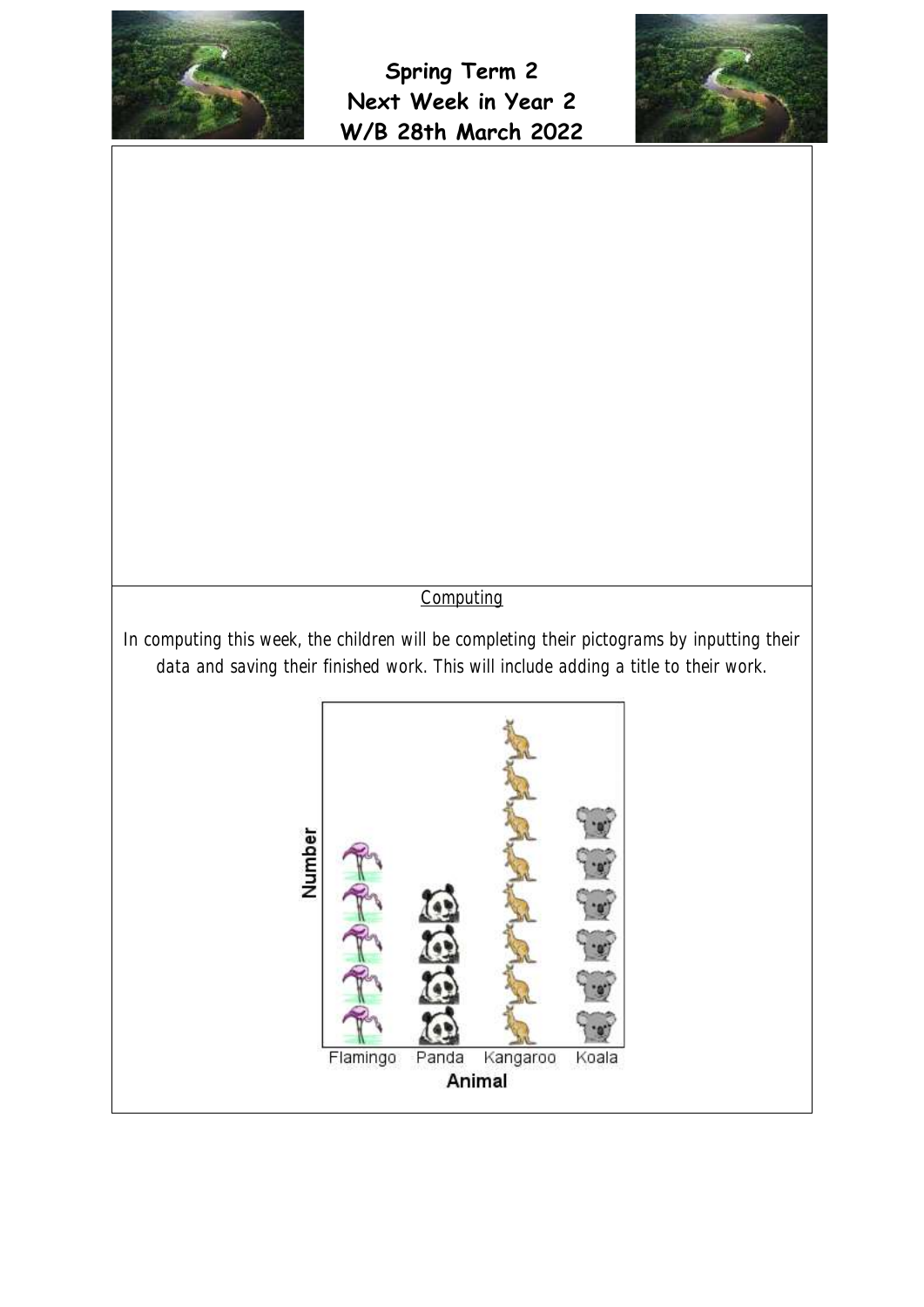

**Spring Term 2 Next Week in Year 2 W/B 28th March 2022**





This term's theme will be to learn how music can help us in their neighbourhood. They will be finding out how to listen to and appraise different genres of music including pop, orchestral and Jazz by using musical activities such as using composition, playing the recorder and singing!